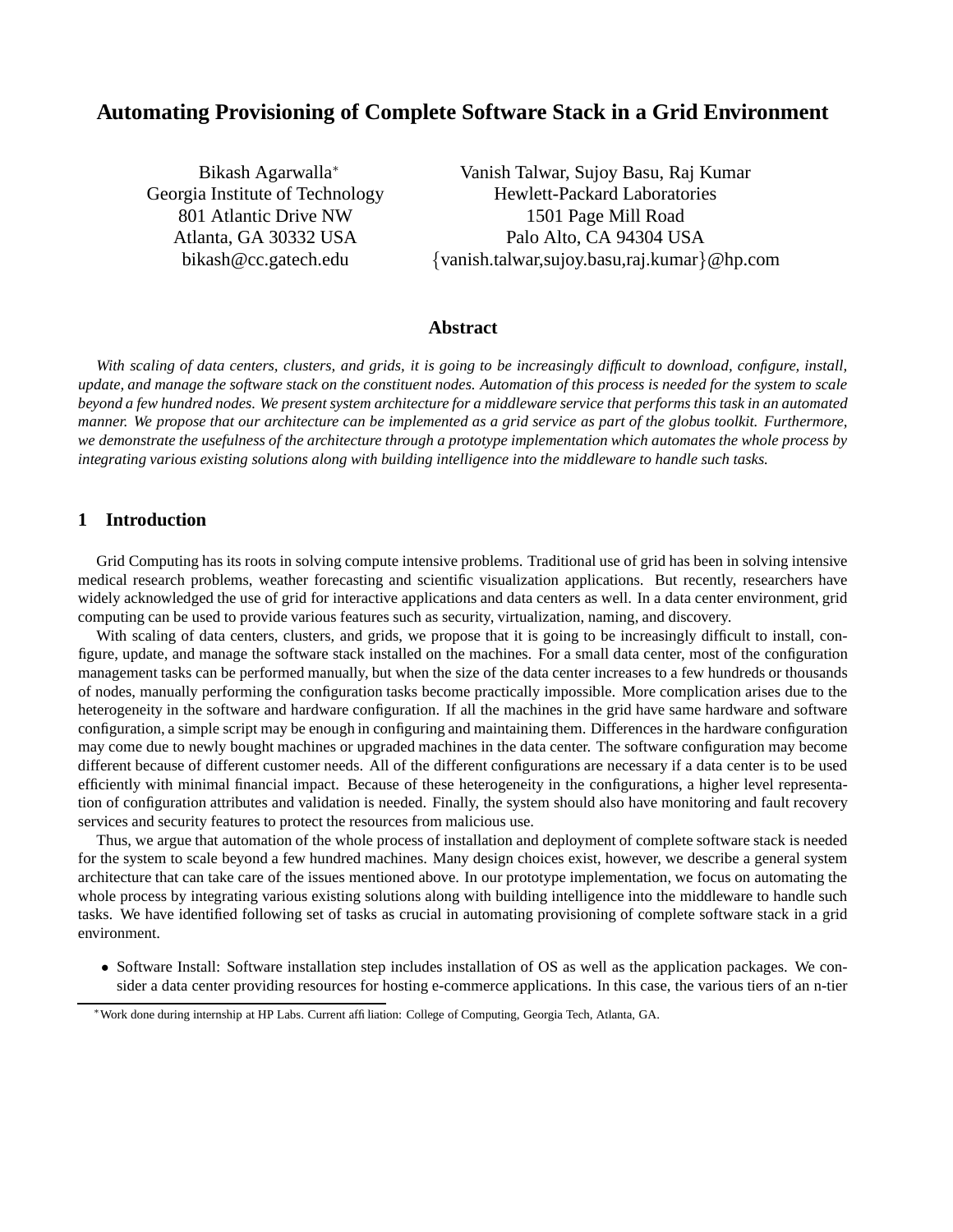e-commerce application should be installed in addition to the OS. The system architecture should take care of dependencies between various tiers. For the system to be scalable, it should also automate this process with support for remote administrations.

- Version Upgrade: This process involves applying routine upgrades to already installed applications on various machines. The upgrades should be done seamlessly with minimal system downtime.
- Software Configuration: The software installed on the machines may need to be configured properly before they can be deployed. A web server typically is configured to run on a specific port and access data from specific directory. Similar configuration steps are needed for application servers and database servers. Some of the configuration aspects may be related to security while others may be related to runtime parameters. Our system architecture performs these software configurations automatically based on higher level policies specified typically by a grid administrator.
- Deployment: This step involves running the applications on the specific nodes of the data center. The system should take care of dependencies between various applications and deploy them in order.
- Life-cycle Management: The life-cycle management component typically performs the monitoring of the deployed applications and take corrective actions based on the system load, or application failures. The various decisions related to life-cycle management are taken based on policies. Life-cycle management task is typically performed in conjunction with the resource allocator.
- Termination: The deployed applications may need to be terminated based on the user request or by the system as part of life-cycle management.
- Software Uninstall: Software uninstall may be needed driven by the user request. It may also be necessary to uninstall the software installed on a machine for efficient utilization of resources in the grid.

Separate tools exist which address some of the issues mentioned above, but none of the existing solution is capable of automating the whole process in an intelligent way. We have taken into account all of the above issues in coming up with a solution for automatic provisioning of complete software stack (operating system as well as an e-commerce application) in a grid environment. Our contributions in this paper are as follows: 1) we present a system architecture that can be used to automatically install and deploy the complete software stack in a grid environment, 2) we propose that our architecture can be implemented as a grid service as part of the globus toolkit, and 3) we demonstrate the usefulness of the architecture through a prototype implementation.

The rest of the paper is organized as follows: In section 2 we describe our system architecture. In section 3 we discuss our system implementation in detail and present related works in section 4. Finally, we present our conclusions in section 5.

# **2 Architecture**



**Figure 1. System Architecture**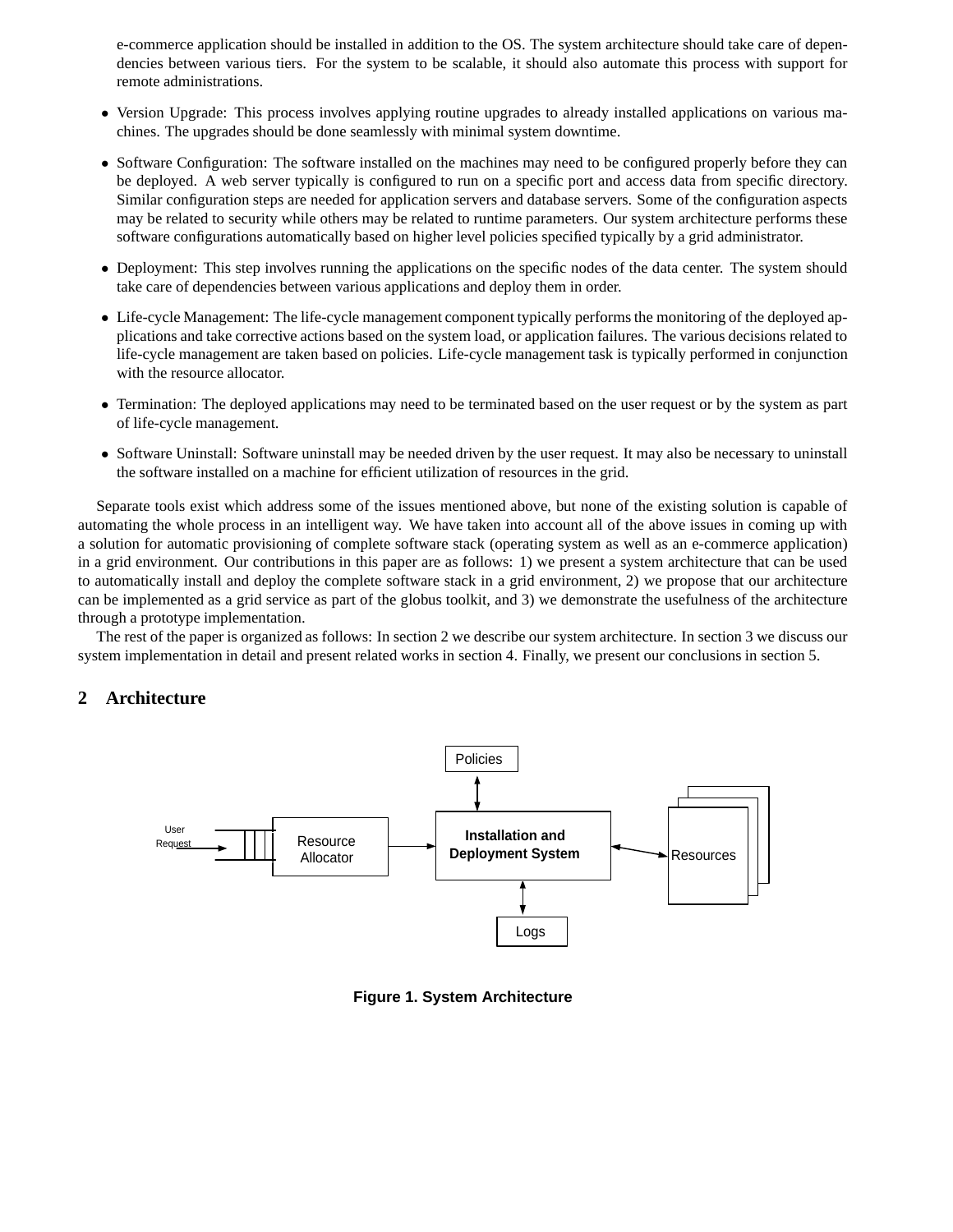Figure 1 demonstrates our system architecture. The user submits request for deploying an e-commerce application through the grid portal. The resource allocator takes the requests from the input queue and assigns resources based on scheduling algorithms. Details of our resource allocator system can be found from [11].

In this paper, we focus on the installation and deployment system. Based on the resource assignments, the installation system performs OS installation on the target nodes. The system takes decisions based on policies specified by the grid administrator. Based on policy, the system will decide the packages that should be installed on the target nodes.Once the installation is complete, th e-commerce application will be deployed using the deployment system.



**Figure 2. Installation and Deployment System Architecture**

Figure 2 illustrates the architecture of the installation and deploymentsystem in detail. There are four main components of the system, OS installation engine, application installation engine, application deployment engine and the monitoring engine. Each of these components can be implemented as a grid service.We describe these various components and their interfaces in detail.

The OS installation engine performs the automated OS installation. It contacts the network boot server for bootstrapping the installation process. The network boot server will typically be a bootp server used for performing network installation. The data servers will contain the installation packages and the kernel images for initiating the installation. The data servers are distributed for load balancing purpose. The OS profiles will determine the particular softwares that will be installed on a machine. These profiles are generated automatically based on policies. For example, all machines in the product group of an enterprise may require a specific machine configuration which is different from the machines in the research and development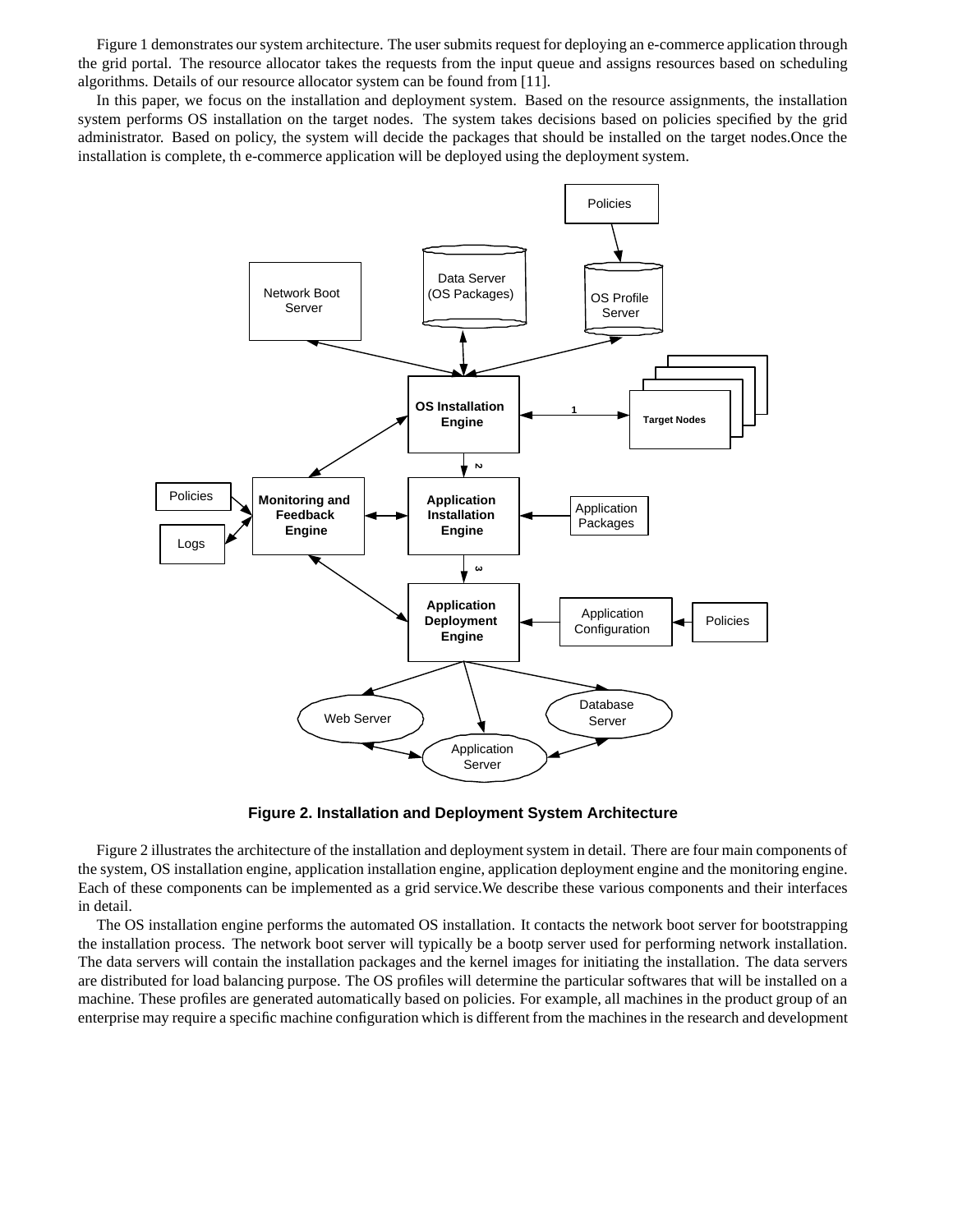group. These policies can be used to customize the grid environment. In order to integrate with the application installation engine, the OS installation engine performs the following steps.

- OS installation engine sends a completion message to the application installation engine so that application installation can be initiated.
- OS installation engine installs a specific application at the end of OS installation. This specific application is responsible for installing and deploying the e-commerce application. In our implementation, we used SmartFrog[7] as the specific application.
- OS installation engine should send progress information to the monitoring engine periodically so that any failure can be identified and corrective action can be taken.

Implementing OS installation engine as grid service will require it to exchange the above set of messages in order for it to be correctly integrated with the other components of the installation and deployment system.

Once OS installation engine has completed its task, the application installation engine takes over the target node and is responsible for installing the applications. In this paper we focus on e-commerce application installation in a grid environment. The application installation engine will consult the appropriate application packages (webserver, app server and database server) and install it on the allocated machines. The application installation engine integrates with the application deployment engine through the exchange of following messages:

- Application installation engine sends a completion message to the application deployment engine so that the application deployment can be initiated.
- Application installation engine should send progress information to the monitoring engine periodically so that any failure can be identified and corrective action can be taken. Failure in this case can be related to application packages being unavailable or improper configuration of the target node. The monitoring engine can instruct the application installation engine to install all the dependent packages before proceeding with the application installation. The monitoring engine can also decide to chose another target node for the application installation in case of node failure. The monitoring engine will contact the resource allocation system for this service.

Once the application is installed, the application deployment engine is responsible forstarting and stopping the application. The deployment engine is also responsible for managing the life-cycle of the running applications. This requires continuous monitoring of the running applications to identify system load and the number of instances of the applications. System wide policy will dictate the actions that need to be taken incase the system load exceeds a threshold. Another example of policy that a typical e-commerce application may specify is to have certain instances of the various servers running at any time depending on the load. Such policies can be enforced by the application deployment engine as part of life-cycle management. The various configuration parameters related to application deployment and life-cycle management are read from the application configuration module. These application configurations are generated at run time based on policies. In our implementation, the application deployment system is used to deploy the webserver, application server and the database server. The application deployment system is integrated with the other components through the exchange of following messages:

- Application deployment engine should send progress information periodically to the monitoring engine.
- The life-cycle management component of the application deployment engine should notify the monitoring engine in case of any failure. Failure can be due to changes in the configuration of the target node which prohibit deployment of the application. The monitoring engine can try to correct the node configuration or may decide to deploy the application on a different target nodes depending on policy. Deploying the application on a different node will require notifying all the dependent applications so that connectivity is maintained between the different components of the e-commerce application.

The monitoring engine is responsible for monitoring the progress of the different system components. It monitors the progress of the OS-installation engine, the application installation engine and the application deployment engine. The system progress is written to the log files. In case of failures of any particular component, the monitoring engine provides feedback based on various policies as mentioned above.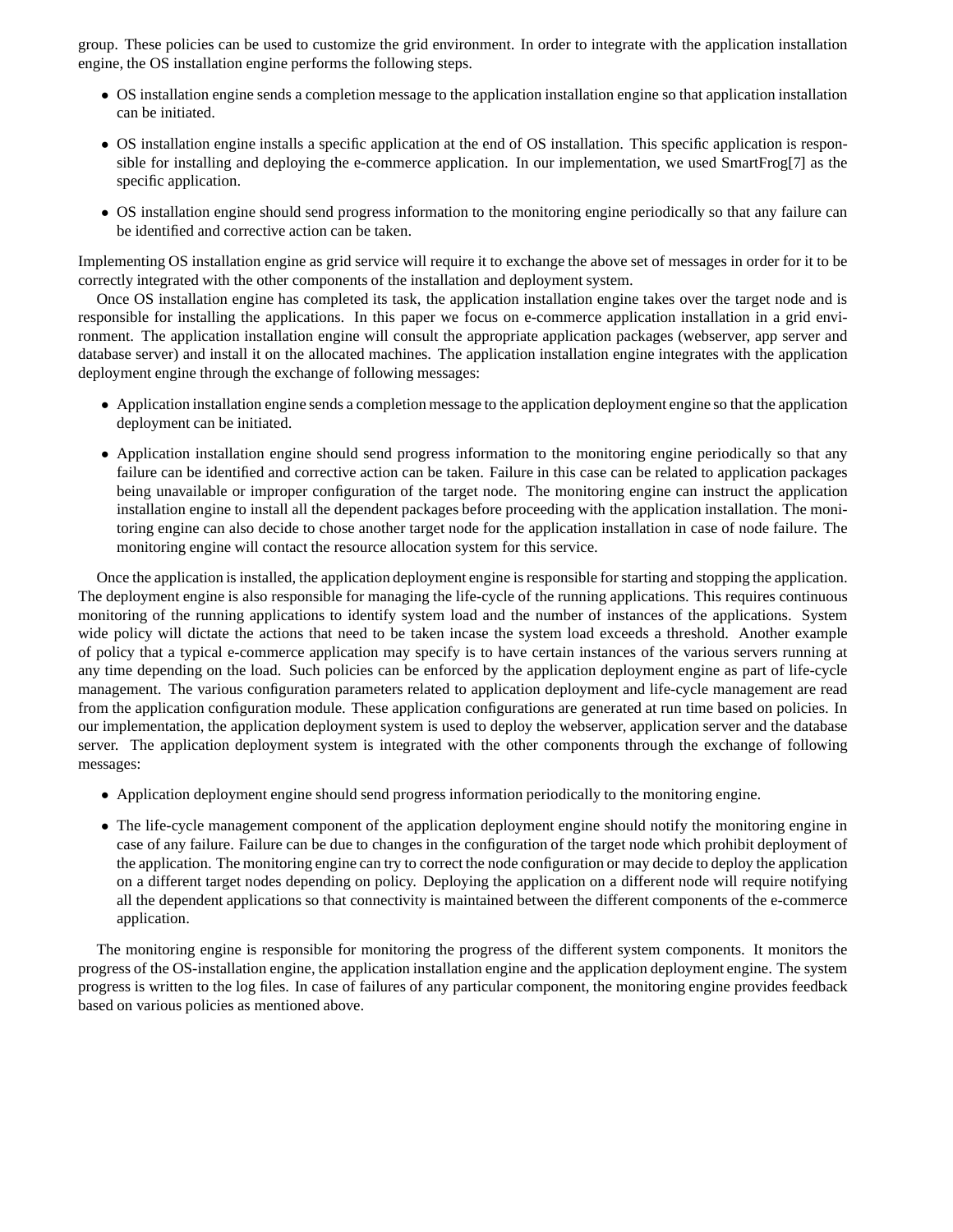The above system architecture can be used to deploy any OS (linux, windows, solaris) and any e-commerce application in an automated manner. We have identified the interfaces between the various engines so that the OS installation engine, application installation engine and the application deployment engine can be implemented as grid services. section Implementation In this section we describe our system implementation for automating OS as well as e-commerce application installation and deployment. We chose to install redhat linux OS and a 3-tier application in an automated manner. The 3-tier application consists of a web server, an application server, and a database server. We have used kickstart [10] with preboot execution environment (PXE) [6] as the underlying technology for automating OS installation in a grid environment. The 3-tier application is installed and deployed using SmartFrog [7]. Though we demonstrate the usefulness of the system through these specific examples, our architecture is general enough so that it can be used to perform similar tasks for other applications and OS as well. The details of each of the system components are described below.

# **2.1 OS Installation**

In a large data center environment, it is not possible to do OS installation using floppy drive or CD-ROM as is traditionally done. Even when OS is installed through the network, the bootstrap method traditionally used makes use of a floppy with the minimal linux kernel.This set up is also not scalable as the number of machines increases beyond a few hundreds. Our system uses a combination of PXE and Kickstart to completely automate the process of OS installation without the need for any floppy or cd-rom.



**Figure 3. System Architecture for OS installation**

The figure 3 describes our system architecture for automating the operating system installation. The system utilizes a DHCP Server, TFTP Server and NFS server. We assume that the target nodes do not have any software installed on it, for example, these may be the newly bought machines in the data center. The target nodes use the various servers mentioned above for getting the different pieces required for OS installation. The servers may all be located on one machine or they may be distributed. There may be multiple servers for load sharing in our system.

The DHCP server is used to assign an ip address to the target nodes. the server receives the request for ip address from the target node during the network boot, and responds with the ip address, the name of the TFTP server for downloading the initial boot image, and the name of the network boot program.

The TFTP server is used to provide various files to the target nodes. The target node first gets the network boot program(NBP) *pxelinux.0* from the TFTP server and starts booting from it. The NBP gets the linux kernel and all the image file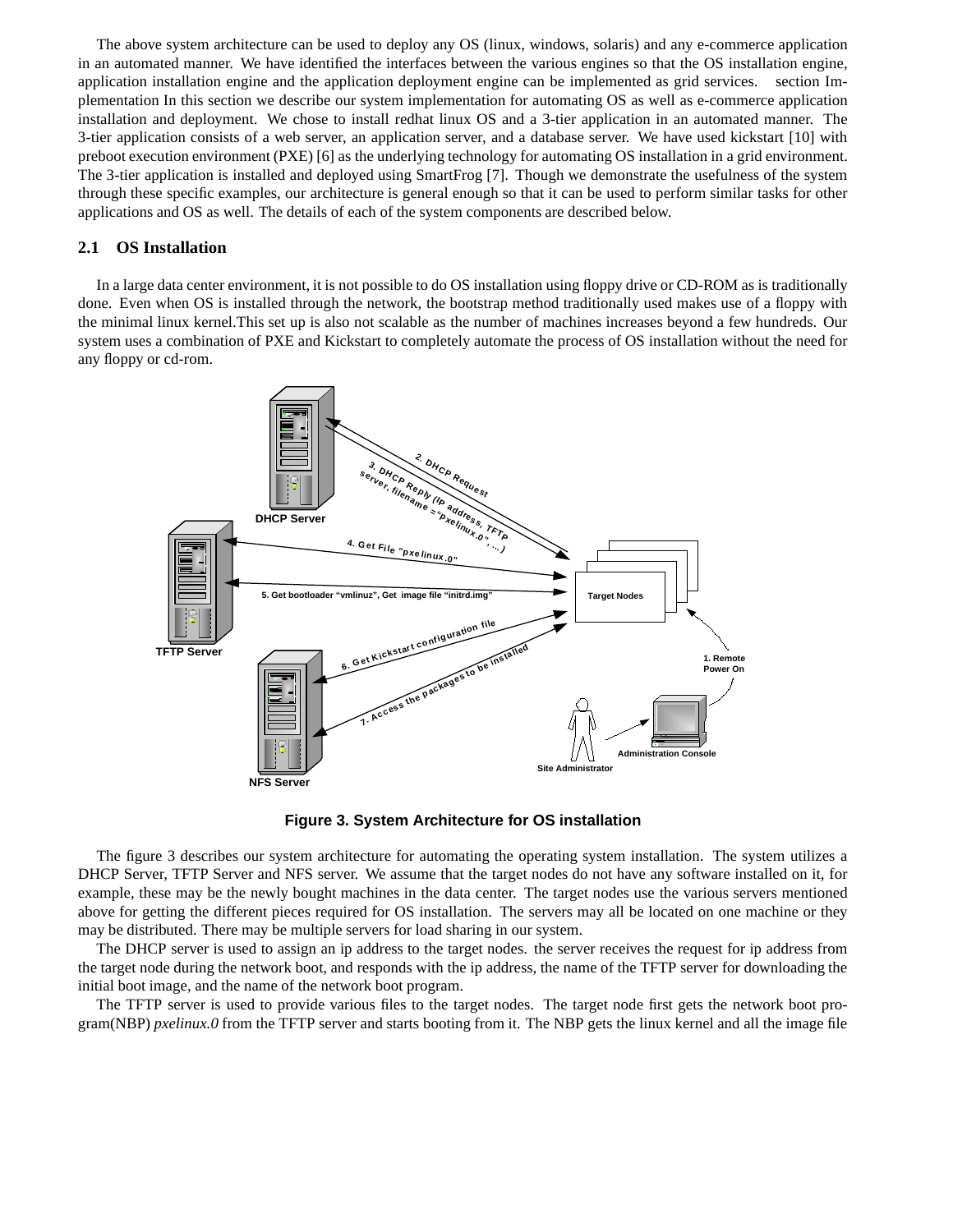from the TFTP server and starts loading the kernel. The kernel is passed, as argument,the location of the kickstart file on the network (NFS server).

The NFS server is used to provide the kickstart file to as well as the RPM packages that need to be installed to the target nodes. The target node gets the kickstart file from the NFS server and starts using it for automated OS installation. The kernel uses the kickstart file to find the location of the packages on the NFS server.

Once the target node is powered up by the system administrator through an administration console, all the installation steps are carried out without any human input.

The figure 4 describes the sequence of steps that are carried out during the OS installation step on a single target node. When the target node is rebooted to perform network install, a DHCP request is sent to the DHCP server. The DHCP server identifies the new machine based on its MAC address and responds with an IP address. The DHCP server also sends the location of the TFTP server, and the location of the network boot program on the TFTP server. The client then contacts the TFTP server and fetches the network boot program (PXE bootloader) and starts executing it. The PXE boot loader gets the configuration file from a specific location on the TFTP server. Based on the information in the configuration file, the PXE boot loader fetches the appropriate linux kernel from the TFTP server and starts loading it. The kernel is also passed various arguments based on the configuration file. The linux kernel gets the initial RAM disk image from the TFTP server, accesses the kickstart file from the NFS server and starts the kickstart installation. The kickstart installation fetches the various RPM packages from the NFS server. No human input is required during this whole installation process.Once the installation completes, the system reboots and comes up with the linux console.

This section briefly describes the details of the various steps that are performed in order to carry out the automated OS installation. The following steps were carried out:

- BIOS configuration at the target node
- Gateway machine configuration
- DHCP server configuration
- Network Boot Program
- TFTP server configuration
- NFS server configuration

We will describe each of these steps in detail below.

#### **2.1.1 BIOS configuration**

The new target node needs to be configured for booting over the network before the installation can proceed. This step may require changing the BIOS configuration to enable booting over the network. In our set up, we enabled the network booting from the boot option section of the BIOS configuration. After this step has been performed, the target node only needs to be powered on once in order for the installation to proceed. Our system can also use remote power up facilities if available.

#### **2.1.2 Gateway machine configuration**

In our set up, we used a gateway machine with two network cards, one for connecting to the local data center machines and the other for connecting to the internet. The external interface is very useful for remote administration, monitoring and maintainance. The internal network card was configured to have an IP address internal to the network. This configuration was done by using the following commands:

bash# /sbin/ifconfig eth1 192.168.0.1 netmask 255.255.255.0

#### **2.1.3 DHCP configuration**

We downloaded and installed the DHCP server. The details of the dhcp server installation steps are listed below.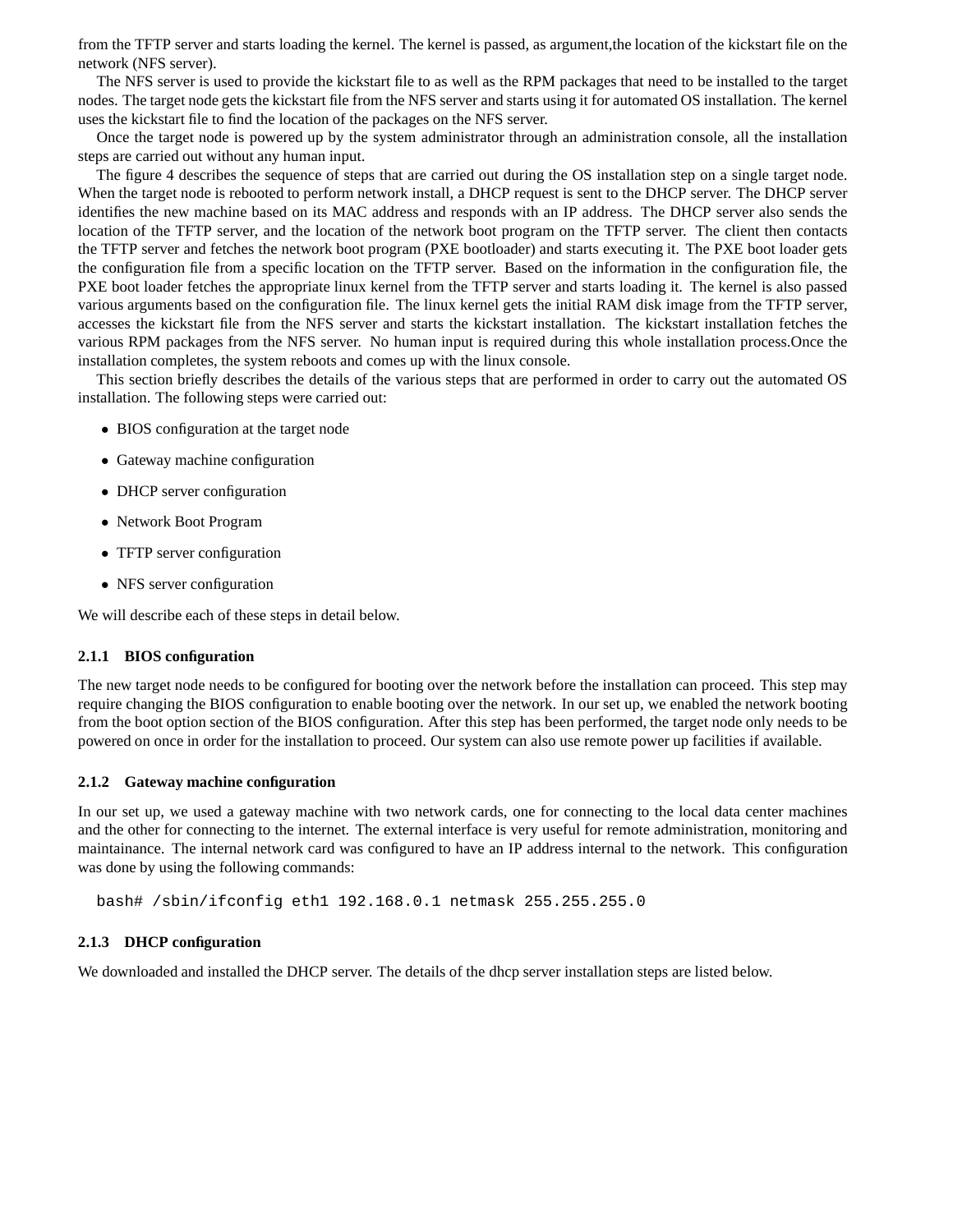

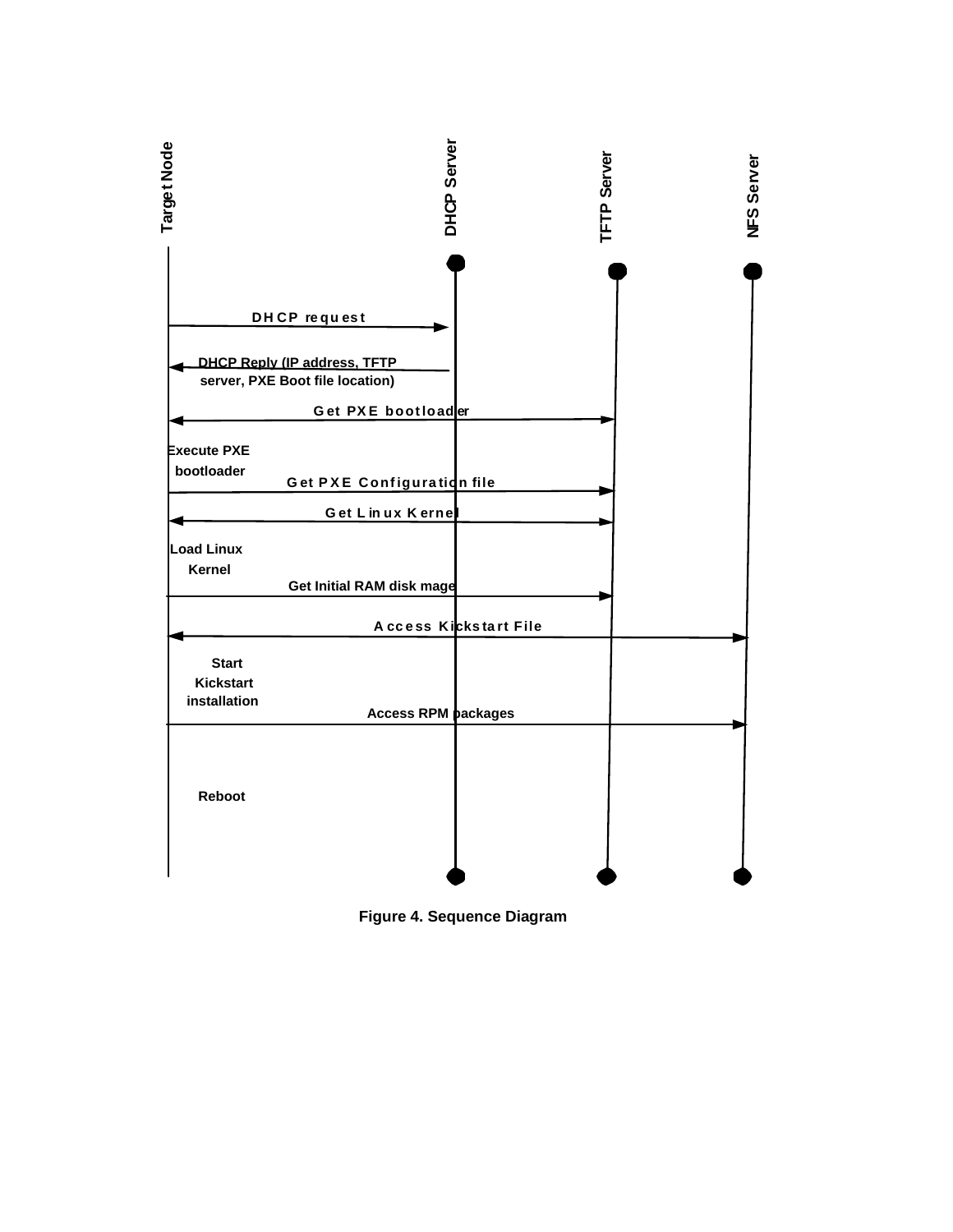1. Get DHCP source from ftp://ftp.isc.org/isc/dhcp/dhcp-3.0pl2.tar.gz

- 2. untar it.
- 3. bash# ./configure; make
- 4. bash# su
- 5. bash# make install
- 6. Create an empty leases file: bash# touch /etc/dhcpd.leases
- 7. Create /etc/dhcpd.conf according to the template.
- 8. Start the dhcp server: bash# /usr/sbin/dhcpd

```
# /etc/dhcpd.conf
deny unknown-clients;
not authoritative;
option domain-name "hpl.hp.com";
option domain-name-servers 192.168.0.1;
option subnet-mask 255.255.255.0;
allow bootp;
allow booting;
option ip-forwarding false; # No IP forwarding
option mask-supplier false; # Don't respond to ICMP Mask req
subnet 192.168.0.0 netmask 255.255.255.0 {
 option routers 192.168.0.1;
}
subnet 15.9.0.0 netmask 255.255.0.0 {
# option routers 15.9.72.237;
}
group {
 next-server 192.168.0.1; # name of your TFTP server
 filename "/tftpboot/pxelinux.0"; # name of the bootloader program
 host quark6 {
     hardware ethernet 00:10:83:02:97:BE ;
     fixed-address 192.168.0.11 ;
 }
}
ddns-update-style ad-hoc;
```
#### **Figure 5. DHCP Configuration**

The figure 5 illustrates a sample configuration file for DHCP server. This DHCP server identifies two subnets corresponding to the two network cards installed on the machine on which it is running. The external network card is connected to the internet and belongs to subnet *15.9.0.0*. The internal network card is connects to target nodes on which OS installation needs to be performed. This DHCP server only responds to requests from the internal network. The **next-server** attribute specifies the location of the TFTP server which in our set up lies on the same machine as the DHCP server. The **filename** attribute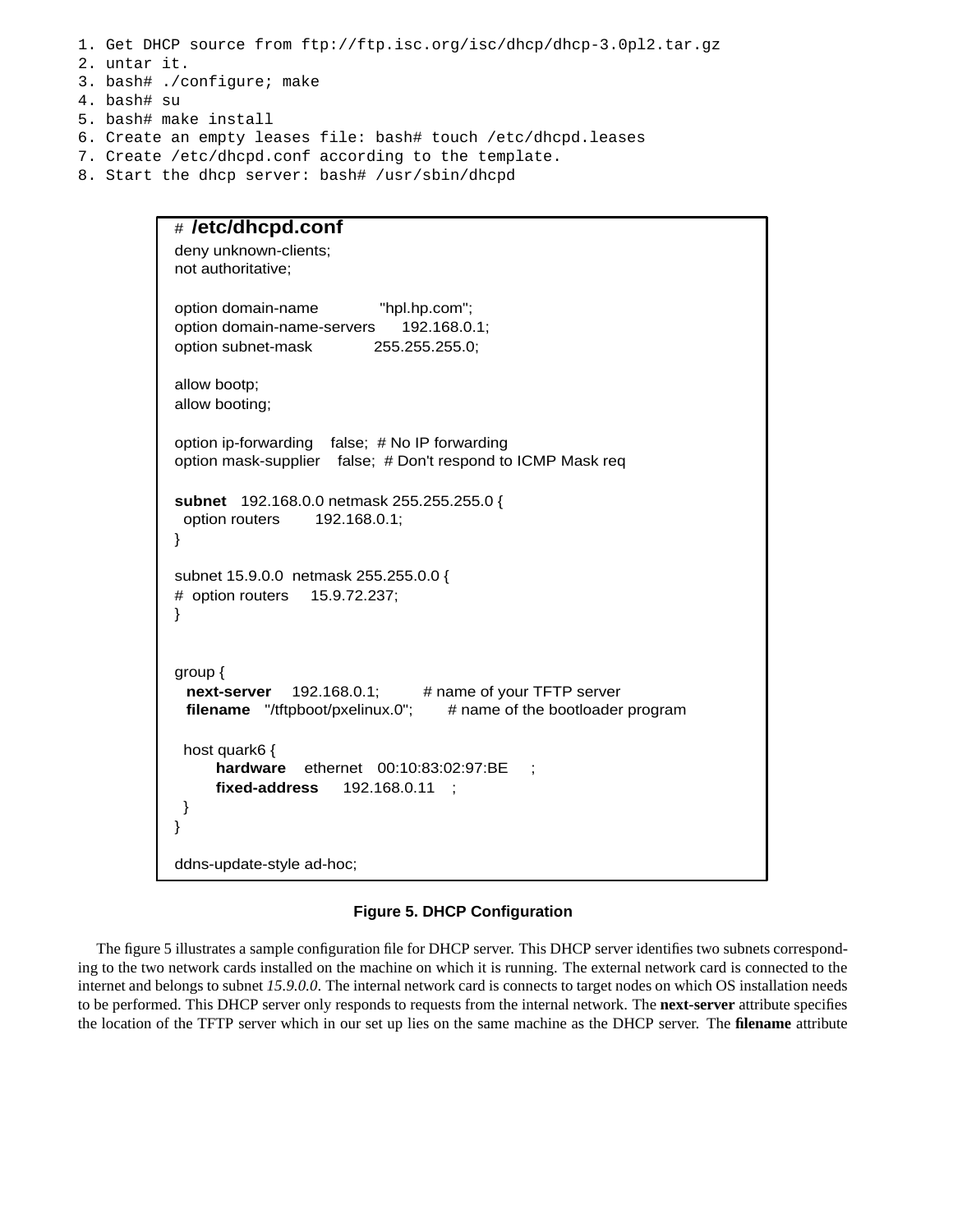specifies the location of the network boot program on the tftp server. The DHCP server in our case, assigns fix IP address based on the MAC address of the machine. The IP address can also be assigned automatically from a range of addressses by configuring the DHCP server. In our particular implementation, the DHCP server needs to know the MAC address of each of the target node. Our system architecture also supports automatic detection MAC addresses by writing appropriate scripts. The DHCP server may also point different clients to different TFTP server for load sharing.

# **2.1.4 Network Boot Program**

We used PXE as our network boot program. It can be obtained from the syslinux package [**?**]. We compiled the syslinux package and copied the NBP *pxelinux.0* in the */tftpboot* directory on the TFTP server. When the network boot program is loaded, it gets the configuration file from the TFTP server. The PXE boot loader looks for several configuration file in a specific directory on the TFTP server in a pre-determined order and picks the first file it finds. The filename it looks for are determined by the IP address of the target node it is running on. Based on the configuration file information, it gets the linux kernel and starts executing it with appropriate arguments. Figure 6 illustrates a sample configuration file.

> **#PXELINUX CONFIG FILE # boot from the network default linux serial 0,38400n8 label linux kernel vmlinuz-7.2 append ramdisk\_size=32000 initrd= initrd-7.2.img \ network ks= nfs:192.168.0.1:/tftpboot/data/kickstart/ks-7.2.cfg**

**Figure 6. PXE Configuration File for Network Boot**

# **2.1.5 TFTP Configuration**

We used *tftp-hpa* which was started from xinetd. The TFTP server is populated with the various files that are needed for installation. In our set up, the TFTP server is used to serve the bootloader program *pxelinux.0*, the linux kernel *vmlinuz-7.3*, the initial RAM disk *initrd.img-7.2*, and the pxe configuration file. The TFTP server maintains a configuration file for each client. It also maintains a default configuration file which lets the client machine boot from the hard disk. Once the OS installation is complete, the system automatically updates the configuration file for the client to point to the default configuration so that when the machine is restarted, it will load the newly installed OS.

The section below lists the sequence of steps that were carried out in order to configure and install the TFTP server.

```
1. Get TFTP package from http://www.kernel.org/pub/software/network/tftp/
2. Compile and install the package
3. Configure the TFTP server as xinetd process by creating a file
   /etc/xinet.d/tftp with the following lines:
   #/etc/xinet.d/tftp
   service tftp
   {
     socket_type = dgram
    protocol = udp
    wait = yes
     user = root
     server = /usr/sbin/in.tftpd
     server_args = -v -r blksize -s /tftpboot
     disable = no
    per_source = 11
     cps = 1002}
```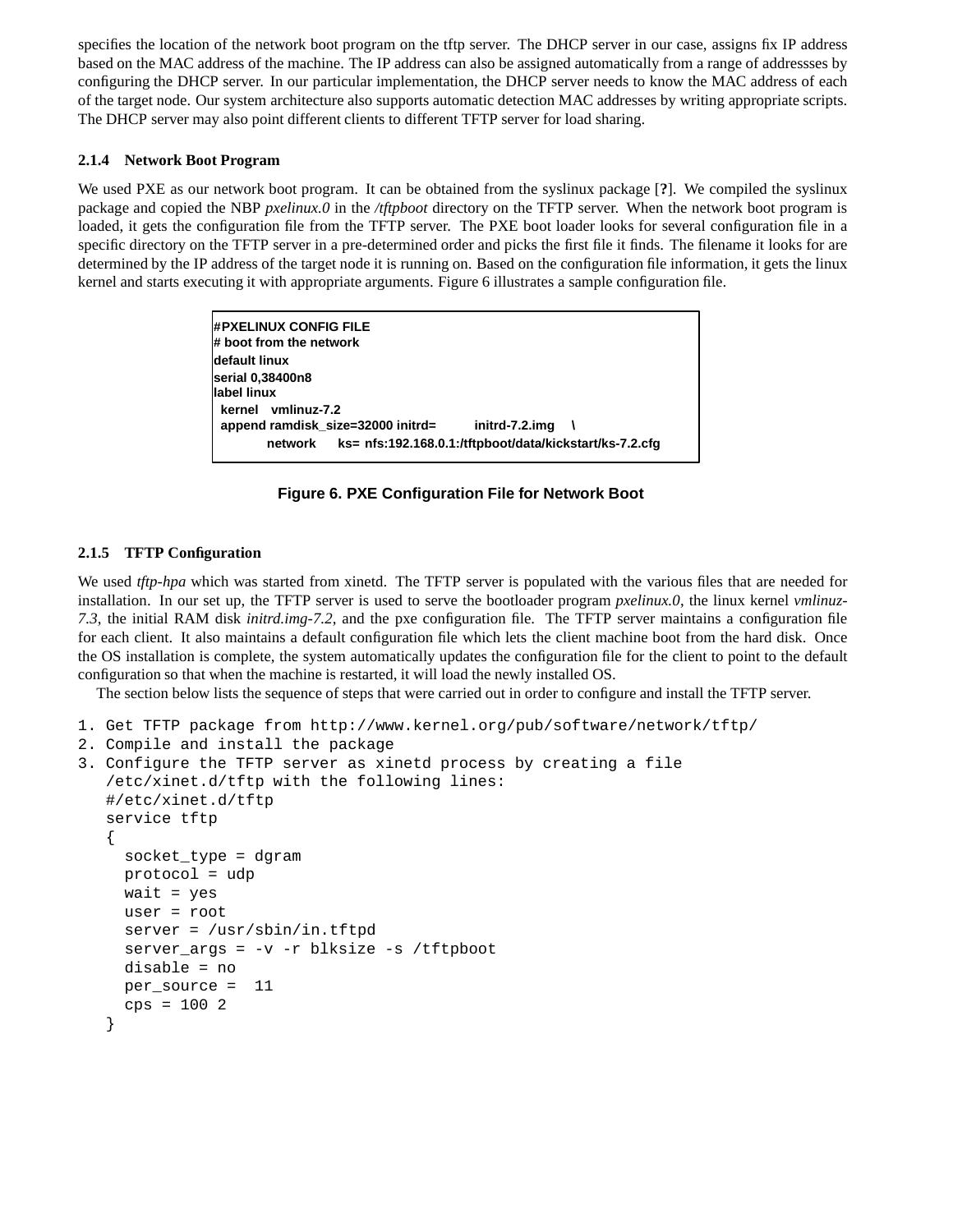- 4. bash# /etc/init.d/xinetd restart
- 5. Populate /tftpboot with the following files
	- The bootloader program pxelinux.0
	- A compressed linux kernel vmlinuz-7.3
	- An initial RAM disk image initrd.img-7.3
	- a subdirectory pxelinux.cfg/ with two actual files
		- default.netboot-7.3 and
		- default
	- one symbolic link for each target node poiniting to the default.netboot-7.3 file

#### **2.1.6 NFS Server Configuration**

The NFS server is used to host the RPM packages and the kickstart configuration file for the various clients. The kickstart configuration file contains the choices that are to be made during the OS installation. It also contains the location of the packages that are to be installed.

| # Kickstart File<br>lang en US                           |
|----------------------------------------------------------|
| langsupport --default en_US                              |
| keyboard us                                              |
| mouse generic3ps/2                                       |
| timezone --utc EST5EDT                                   |
| rootpw --iscrypted \$1\$L3ö0xDbà\$ycEAX7PADvOC/4jlO9PAZ1 |
| reboot                                                   |
| #clearpart --all --initlabel                             |
| bootloader                                               |
| install                                                  |
| nfs -- server 192.168.0.1 -- dir /redhat7.2              |
| #Clear only linux partitions from the disk               |
| <b>clearpart</b> --linux                                 |
| part /boot --fstype ext3 --size=50 --ondisk=sda          |
| part / --fstype ext3 --size=10 --grow --ondisk=sda       |
| part swap --size=1000 --grow --maxsize=2000 --ondisk=sda |
| network --bootproto dhcp                                 |
| auth --enablemd5 --useshadow                             |
| firewall --disabled                                      |
| skipx                                                    |
| %packages                                                |
| %post                                                    |

**Figure 7. Kickstart Configuration**

A sample kickstart file is shown in figure 7. This configuration file informs the location of the RPM packages on the NFS server. It also gives information about disk partitions, firewall, the various packages to be installed in addition to other choices that are made during installation.

In our particular implementation all the above servers were running on a single machine with two network card, one for connecting to the internal network and another for connecting to the internet. The target nodes were on the internal network. The installation progress can be visualized through this external network interface on the server machine. As part of the post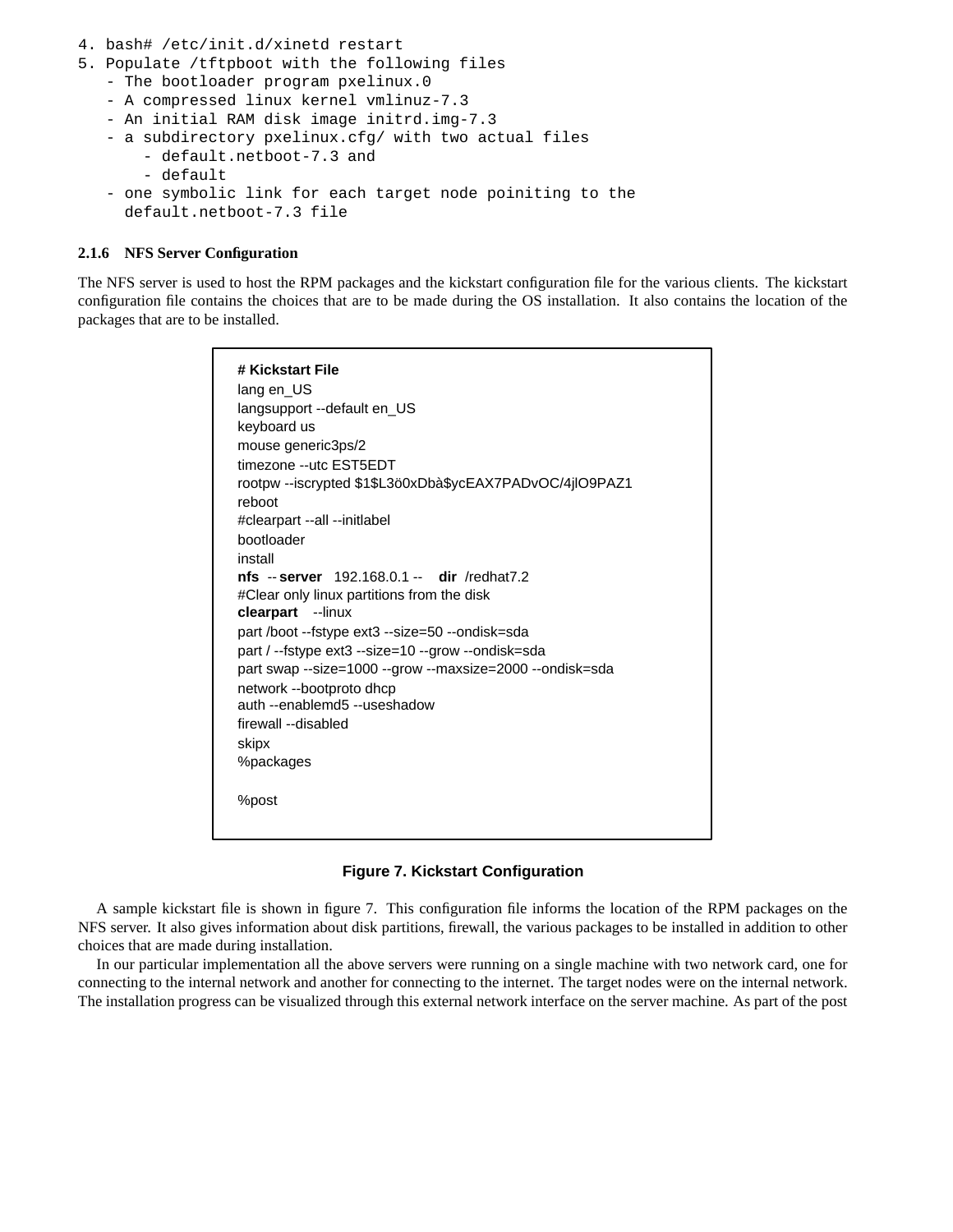installation process, we performed the installation and configuration of smartfrog [7]. We use SmartFrog in our system to perform application installation and deployment.

#### **2.2 Application Installation and Deployment**

This section describes our system implementation for performing a 3-tier application installation and deployment. The automation process goes through the sequence of downloads, installation, configuration, deployment, life cycle management and termination for the 3-tier application. In our set up, we chose to follow these steps for the application server (JBoss) [8], the database server (postgres) [2], and a servlet application (guestbook) built by us. The *guestbook* application allows a user to enter his name and some messages. The messages are stored in the database and the system responds with all the messages that are stored as well as the number of times the user has logged in after querying the database. This servlet application use *JDBC* [1] api's to connect to a database. In our particular testbed, we chose not to install and configure the webserver component, though the system can easily support it as well.

We use SmartFrog [7] as the underlying technology for automating the installation and deployment of application. Smart-Frog is a framework for describing, deploying, igniting and managing distributed applications. SmartFrog focusses on the higher level of the configuration task like application service configuration and ignition. The SmartFrog framework consists of a configuration description language, component model, and the deployment infrastructure. Its life cycle management infrastructure is able to deal with a software system as a single entity even though it may be running over multiple, distributed nodes.



**Figure 8. SmartFrog Architecture**

The figure 8 describes the smartfrog architecture. The various components are described using smart frog description language. The description includes details like which particular component to deploy on what particular nodes and what are the configuration parameters needed by the component. The smartfrog descriptions can be deployed anywhere into the deployment system. The descriptions and component code can be loaded locally or remotely. The smartfrog daemon running on each node is responsible for deploying and terminating the various components. The daemon loads the configuration description and the component implementation code from the repositories and deploys the component at appropriate nodes. The smartfrog daemon running on various nodes discover and communicate using peer to peer protocols.

We find smartfrog to be a very general and useful framework which is capable of maintaining the configuration of large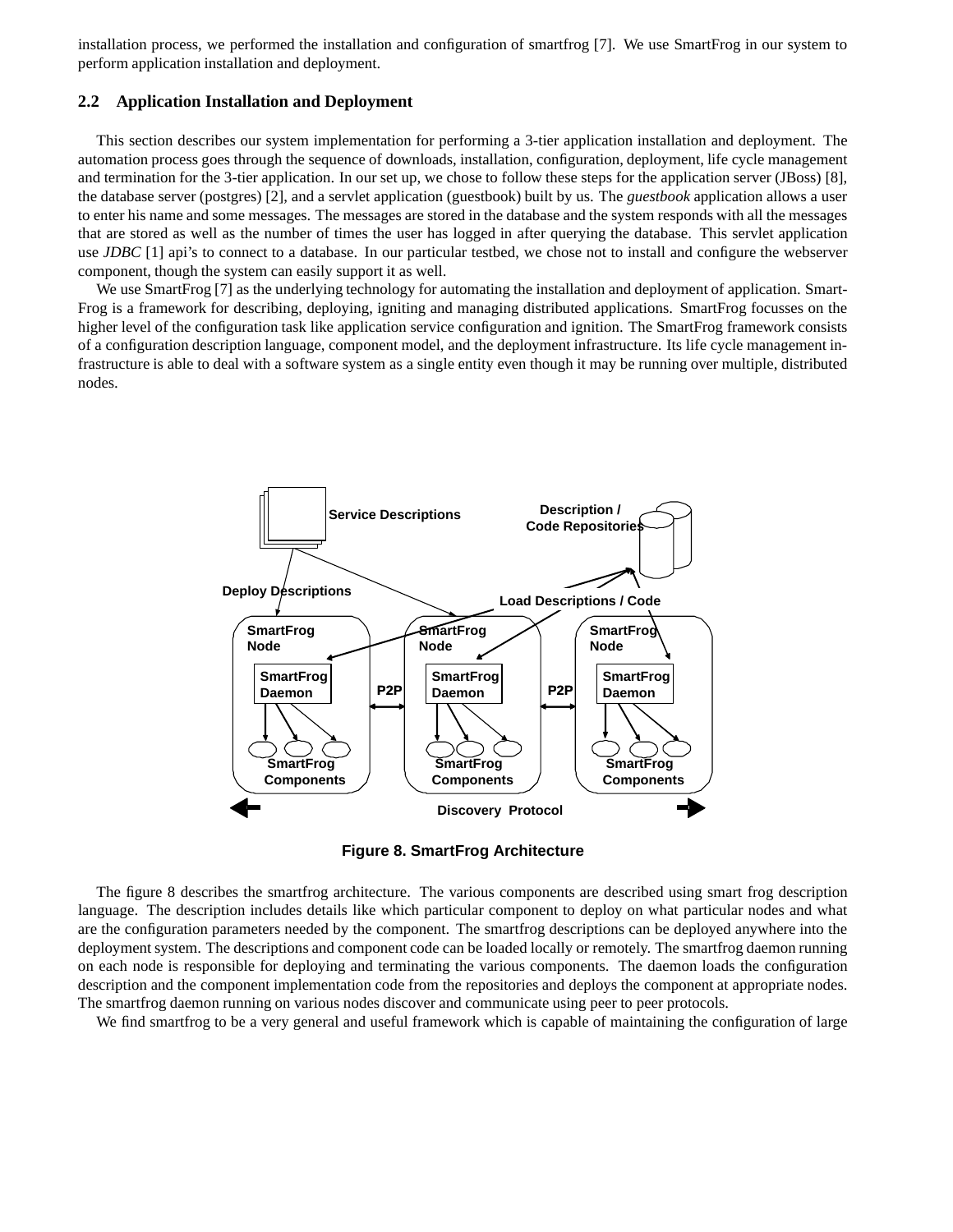scale, diverse and dynamic environment. Appropriately built components will reduce the time needed to automate the configuration tasks considerably. We have utilized smartfrog's built in components whereever possible and have written additional components where necessary.

In order to ensure that the newly installed target node can run smartfrog components, we install smartfrog package as part of the os installation and configure the target node so that the smart frog daemon starts up at boot time. All of this is done through kickstart configuration. As a result, when the OS installation is complete, the target node comes up with smart frog installed, and the smartfrog daemon running and configured to deploy applications.

# **2.2.1 Application Installation**



# **Figure 9. Smart Frog components for installation and integration**

The figure 9 illustrated the various components that were written in order to automate the installation and integration process of jboss and postgres.

**Download** In our set up, the application packages are downloaded from a web server. We extended the smartfrog in-built component *GenericInstallScript* to download jboss and postgres applications. The code segment in figure 10 describes the component description used to download postgres and jboss.

| #include "org/smartfrog/examples/dynamicWebServer/sf/ | #include "org/smartfrog/examples/dynamicWebServer/sf/ |
|-------------------------------------------------------|-------------------------------------------------------|
| genericInstallScript.sf";                             | genericInstallScript.sf";                             |
| postgresinstall extends genericinstallScript {        | JBossInstall extends GenericInstallScript {           |
| webServerHost "quark4.hpl.hp.com";                    | webServerHost "quark4.hpl.hp.com";                    |
| webServerPort 80:                                     | webServerPort 80:                                     |
| tarLocation "/~bikash/postgresgl.tar.gz";             | tarLocation "/~bikash/jboss.tar.gz";                  |
| installLocation "/home/bikash/Automation/Install/";   | installLocation "/home/bikash/Automation/Install/";   |
| file "postgresgl.tar.gz";                             | file "jboss.tar.gz";                                  |
| name "postgresgl";                                    | name "jboss";                                         |
| untarFile extends concat {                            | untarFile extends concat {                            |
| -- "tar -zxvf";                                       | -- "tar -zxvf";                                       |
| -- ATTRIB file;                                       | -- ATTRIB file;                                       |
|                                                       |                                                       |
| // instuctions for doing installation.                | // instuctions for doing installation.                |
|                                                       |                                                       |
|                                                       |                                                       |
| <b>SmartFrog Description for Postgres Download</b>    | <b>SmartFrog Description for Jboss Download</b>       |

# **Figure 10. Smart Frog components descriptions for downloading applications**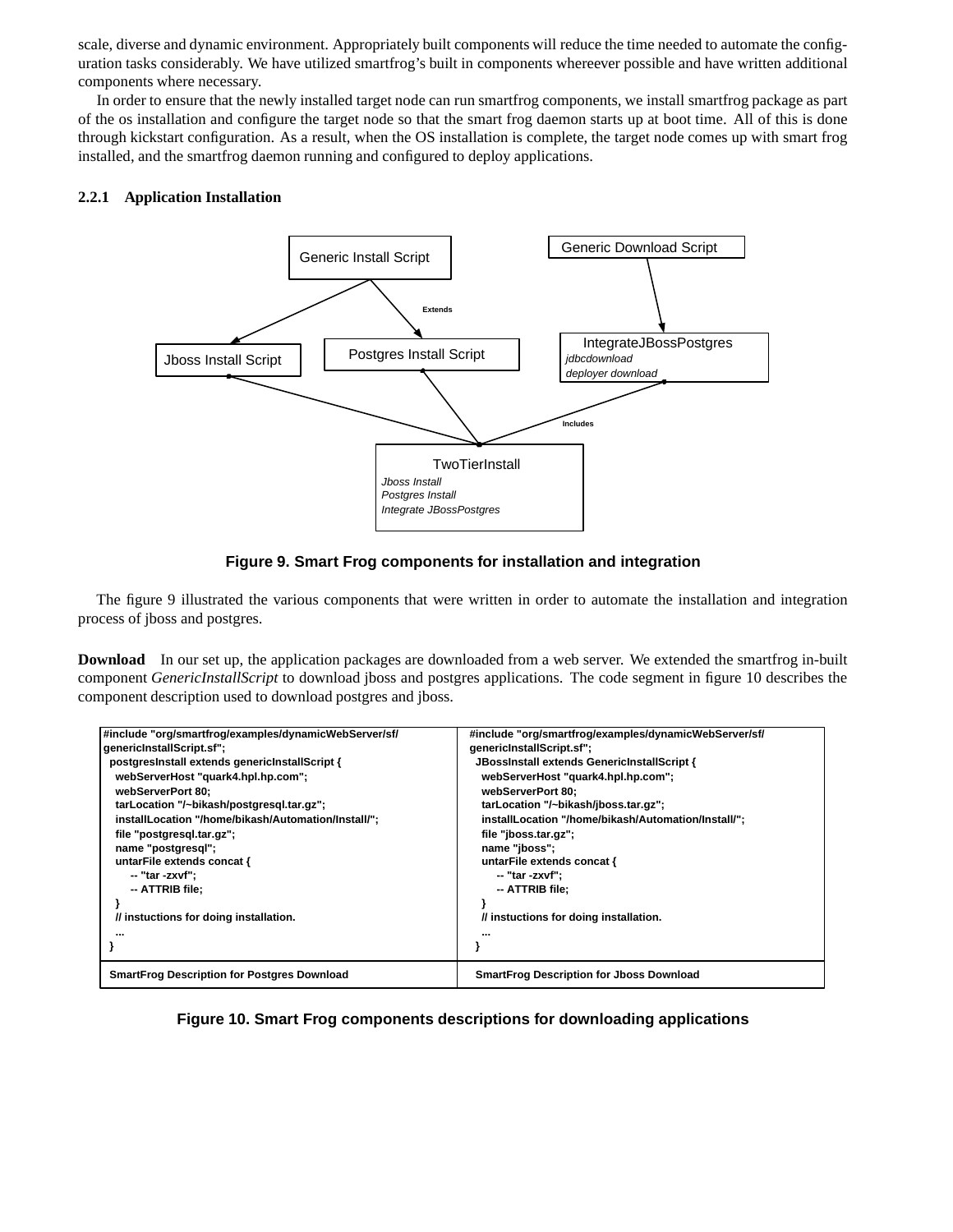The *postgresInstall* component above extends the existing component *genericInstall* by redifining some attributes with specific valuessuited for downloading. It redefinesthe *webServerHost*, *webServerPort* and *tarLocation* attributesto the values needed for downloading the tar-compressed file. It also defines the installation directory location through *installLocation* and the destination file name through *file* attributes. The *name* attribute is used to identify the component for debugging purposes. The *untarFile* attribute uses smart frog predefined component *concat* to concatenate the pieces of the commands. The *ATTRIB* key word is used to have the actual value of *file* placed in its place in the type resolution phase of smart frog.

*concat* is a predefined function that comes with the smart frog library. All the other attributes that are defined above are interpreted by the *genericInstall* component.

The component description for downloading jboss is quite similar to Postgres as is illustrated in the figure 10.

**Installation** In order to perform the installation steps for jboss and postgres, we redefined the "installScript" component which is interpreted by the "genericInstallScript" component mentioned in the last section.

```
postgresInstall extends genericInstallScript {
  ...
  installScript extends append {
    -- extends vector {
         -- ATTRIB cdHome;
         -- ATTRIB configureScript;
         -- ATTRIB makeScript;
         -- ATTRIB makeInstall;
      }
      ...
  }
  cdHome extends concat {
    -- "cd ";
    -- ATTRIB home;
  }
  configureScript "./configure --prefix=/home/bikash/Automation/Install
                                        /postgresql-7.3.4/";
  makeScript "gmake";
  makeInstall "gmake install";
  ...
}
```
The *genericInstallScript* interprets the *installScript* component as a vector and executes each string entry in the vector as a command from a bash shell invoked from within the java component. By including appropriate commands, the installation steps of postgres are performed as shown above. In the above template, *append* is an inbuilt component in smart frog that takes a set of vectors and append all the vectors elements to create a new *vector*. The *cdHome* is the command to change the working directory to the installation directory. *configureScript* is the command to perform preinstall configuration for postgres. The *makeScript* and *makeInstall* are the commands used to compile and install postgres respectively.

The jboss installation is complete once all the files from the tar-compressed archive are extracted. So, the installScript for jboss does nothing.

**Post-install configuration** Some application specific configuration may be needed once it is installed In the case of postgres database, a directory for holding the data need to be created and initialized before anyone can use the database. Also, note that setting up accounts for creating and accessing database, creation of database itself may need to be performed too. We do not show the automation of the above step here though it can also be done from the smartfrog components.

```
postgresInstall extends genericInstallScript {
  ...
  installScript extends append {
    ...
    -- ATTRIB postInstallconfigure;
```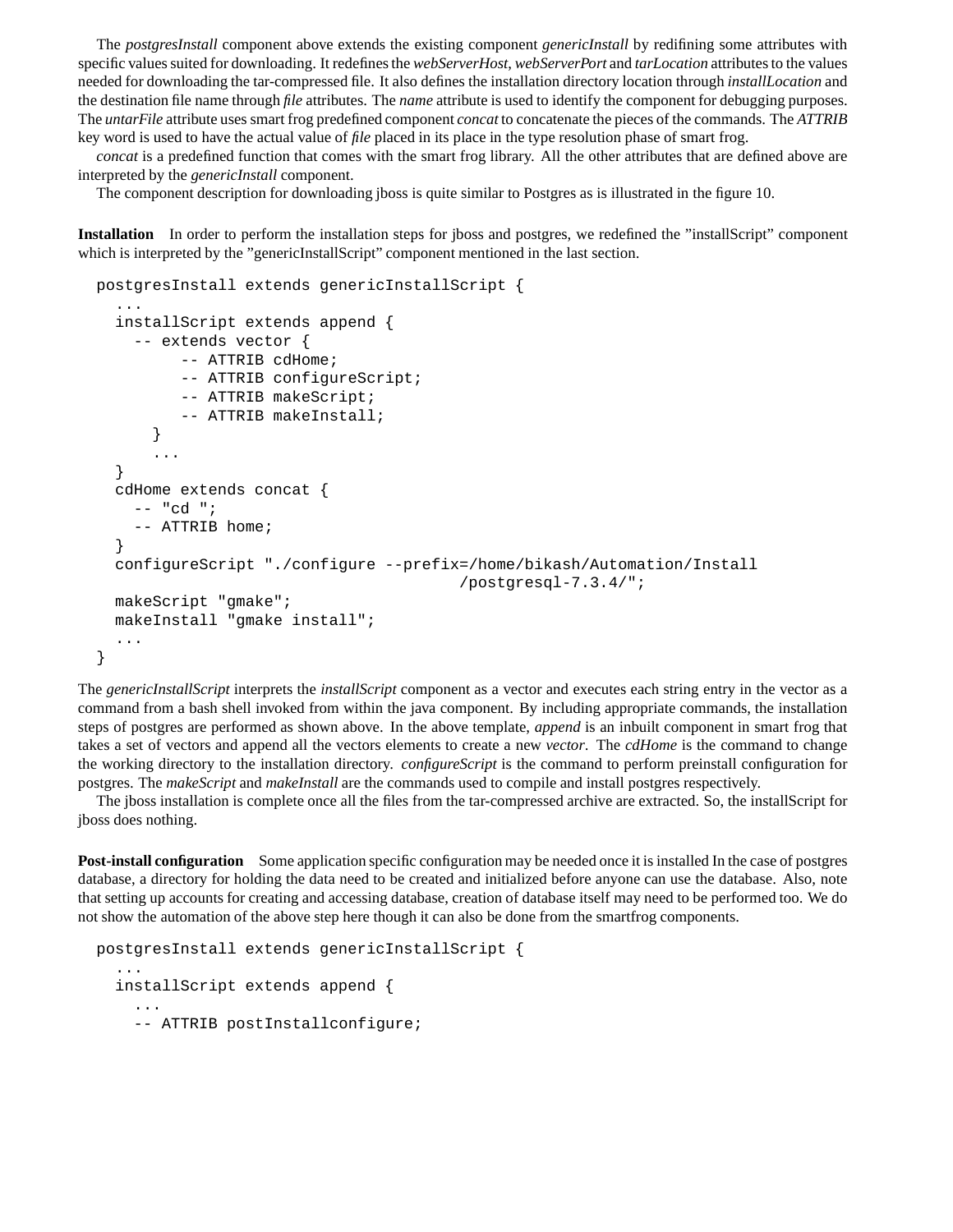```
}
  ...
  postInstallconfigure extends vector {
   -- "mkdir data";
   -- "bin/initdb -D data";
  }
  ...
}
```
The code template above shows the initialization steps for postgres. The commands inside *postInstallconfigure* specify the steps that need to be performed. In the case of JBoss, no post install configuration was needed.

**Integration of jboss and postgres** In our implementation, we also performed certain configuration steps to integrate jboss with postgres. We assumed that a webserver is serving the required files which include the postgres jdbc driver and a xml descriptor for deploying it in jboss. We wrote smartfrog components that download the required files and puts it into proper location. The download of various files can be performed in parallel. Smartfrog deployment model allows parallel execution of these various steps as well.

Another smartfrog component was written which was responsible for combining the above components together in order to perform the installation of the three tier application. It follows the sequence of installing jboss, installing postgres and integrating the two.

### **2.2.2 Application Deployment**

The figure 11 illustrates our smartfrog component architecture to perform the deployment. The **GeneriApp** component



**Figure 11. Smart Frog components descriptions for deployment and lifecycle management**

description takes care of starting, stopping and life cycle management of any generic application. By appropriately defining the specific attributes, the specific instances such as *PostgresApp* and *JBossApp* can deploy the specific applications postgres and jboss respectively. The following template describes the **GenericApp** component.

```
genericApp extends Compound {
  sfClass "genericImpl";
  location extends concat {
    -- "/home/bikash/JBoss/jboss/";
    filepath "";
```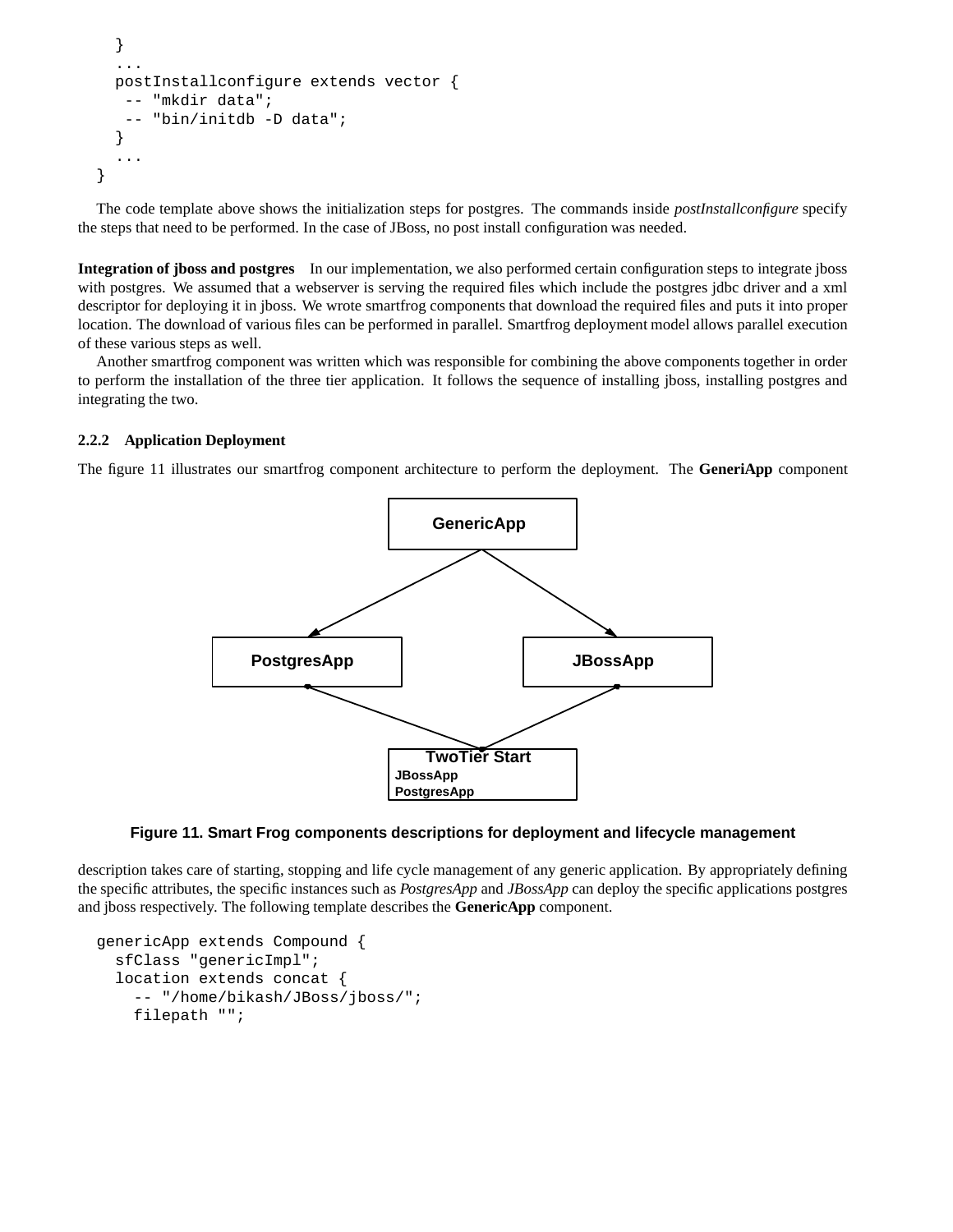```
}
appName "JBoss";
runScriptLocation extends location {
  filepath "bin/run.sh -c all";
}
stopScriptLocation extends location {
 filepath "bin/shutdown.sh";
}
executableName "run.sh";
...
```
}

The *sfClass* attribute specifies the class name that is used to deploy this component. This class is responsible for interpreting the attributes that are defined in this component and taking appropriate action. The attribute *appName* defines the name of the application and is used for printing debugging messages. The *runScriptLocation* attribute defines the command used to start the application. The *stopScriptLocation* specifies the command that needs to be executed for stopping the application. The attribute *executableName* specifies the process name used to identify the processes started by the component. It is useful for maintaining the life cycle of the started application and making sure that at least one instance of the application server and the database server is running.

The **JBossApp** and **PostgresApp** components extend the **GenericApp** component. The *PostgresApp* component description is included below:

```
#include "genericApp.sf"
postgresApp extends genericApp {
  home "/home/bikash/Automation/Install/postgresql-7.3.4/";
  sfProcessHost "quark4.hpl.hp.com";
  location extends concat {
    -- ATTRIB home;
    filepath "";
  }
  appName "PostGres";
  dataSource extends location {
    filepath "data/";
  }
  runScriptLocation extends location {
    filepath extends concat{
      -- "bin/pg_ctl -o -i start -D ";
      -- ATTRIB dataSource;
    }
  }
  stopScriptLocation extends location {
    filepath extends concat{
      -- "bin/pg_ctl stop -D ";
      -- ATTRIB dataSource;
    }
  }
  executableName "postmaster";
  name "PostMaster";
}
```
In tha above example, the attributes *home, location, dataSource* are used as temporary place holders since they are not interpreted by the component *GenericApp*. The *sfProcessHost* attribute defines the name of the machine on which postgres is going to be deployed. The *appName, runScriptLocation, stopScriptLocation, executableName and name* attributes are properly defined as required by postgres.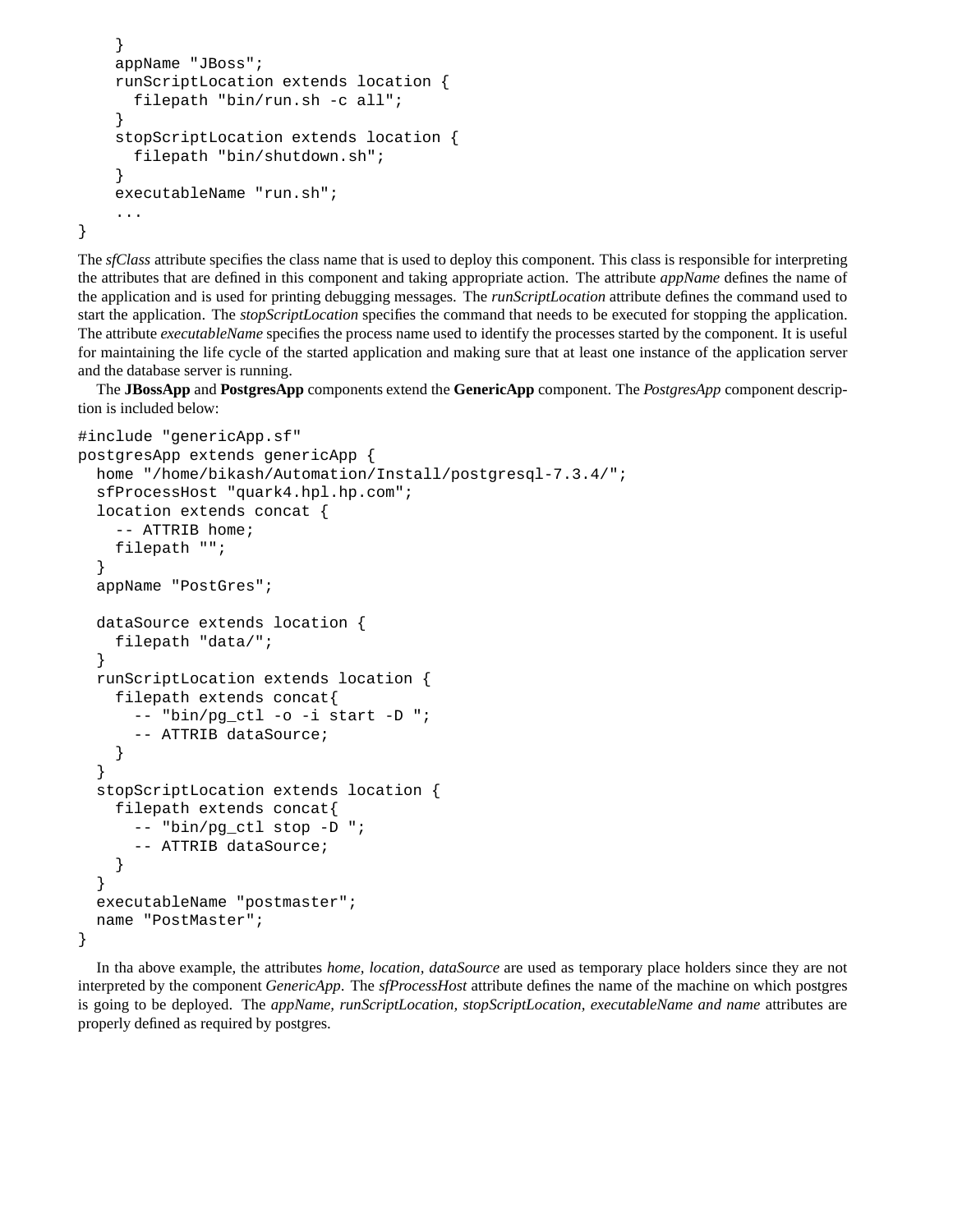Tha same template *GenericApp* template is used for deploying jboss aswell. The smartfrog description file *JBossApp* is very similar to *PostgresApp*. The smart frog description *twotier* describes how the complete twotier application is going to be deployed.

Another component description was written which will deploy the servet application *guestbook*.

```
#include "GenericDownloadScript.sf";
servletApp extends Compound {
  WebHost "quark4.hpl.hp.com";
 WebPort 80;
 JBossHome "/home/bikash/Automation/Install/jboss-3.2.2/";
 name "guestbook";
  -- extends GenericDownloadScript {
    webServerHost ATTRIB WebHost;
    webServerPort ATTRIB WebPort;
    srcfile "/~bikash/questbook.war";
    installLocation extends concat {
        jbossHome ATTRIB JBossHome;
        -- "/server/default/deploy/";
    }
    destfile "guestbook.war";
   }
}
```
We assume that the guest book application is available as an archive. we need to download it to appropriate location inside the jboss directory in order to deploy it. This component uses the GenericDownloadScript component and defines the appropriate attributes in order to perform the task.

**Integration** In order to automate the whole process of deploying the two tier application, jboss, postgres as well as the servelt application needs to be deployed. The following component description perform these steps.

```
#include "postgresApp.sf"
#include "jbossApp.sf"
#include "servletApp.sf"
twotier extends Sequence {
    JBossHome "/home/bikash/Automation/Install/jboss-3.2.2/";
    actions extends LAZY {
      ServletApp extends servletApp;
      OtherApp extends Compound {
        jboss extends jbossApp;
        pgres extends postgresApp;
      }
    }
}
sfConfig extends twotier;
```
The servlet deployment is done initially. Once it is complete, the deployment of jbossApp and postgresApp are performed in parallel through the *Compound* workflow in smartfrog. This way, components can be nested together and a graph can be instantiated.

Using smartfrog for deploying any applications requires a description of the component in the smart frog language, an implementation of the component and its life cycle management functionalities through a java program or wrapper. The code and configuration file can be l0ocated locally or remotely. Setting up database for use, setting up environment variable for all the users so that the newly installed software can be used by everyone etc, should be performed through appropriate components.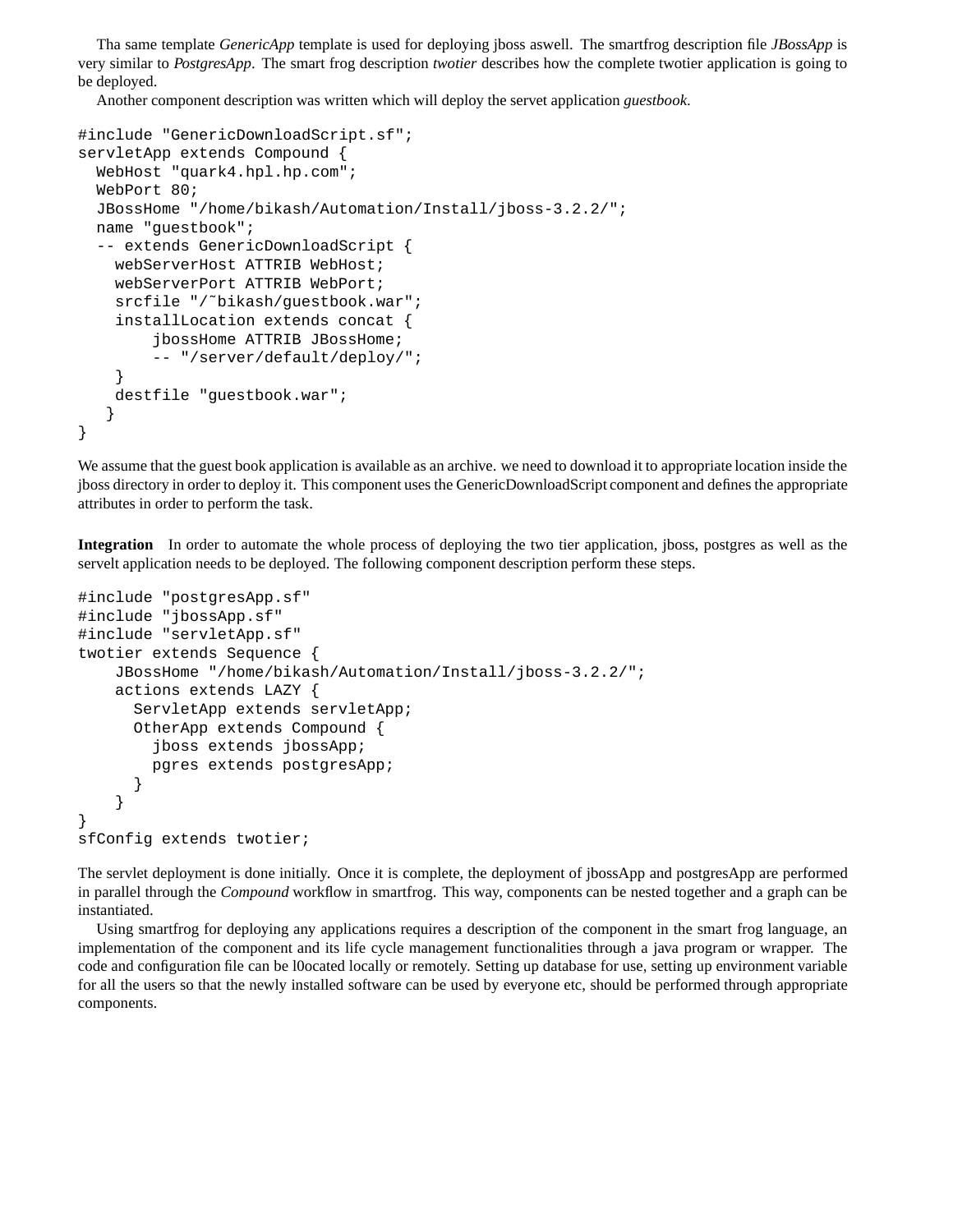#### **2.3 Discussion**

We were able to completely automate the process of OS installation and 3-tier application installation on small number of machines  $(<5$ ) in the data center. Detailed quantitative analysis of scalability of the system was not possible, however, since the system takes decisions based on policies, and since resource allocation system is coupled with the installation and deployment system, hence, if system load exceeds beyond acceptable limit (as defined by policy), new servers can be installed and deployed. Separating the various system components, defining clear interfaces between the various components through grid services, policy based decision making, having multiple server for load balancing, and automation of the whole process leads to a scalable solution to the problem of provisioning complete software stack in a grid setting.

# **3 Related Work**

We are not aware of any system which performs the automatic provisioning of the complete software stack in a grid environment. However, separate solutions exist which perform the OS installation, application installation and deployment. NPACI Rocks [4], Kickstart [10], Jumpstart [9] are some of the tools for automating the OS installation. SmartFrog [7], LCFG [3] and cfEngine [5] are some of the tools used for configuration management of a node. cfEngine can be used to perform specific configuration tasks such as file operations(linking, setting permissions), editing text files, bringing up network interfaces, and monitoring important files for changes. However, cfEngine doesn't provide support for OS installation or e-commerce application deployment. SmartFrog provides a general framework for deployment and life-cycle management of applications but it doesn't provide support for OS installation. Moreover, our implementation uses specialized SmartFrog component for deploying e-commerce applications. LCFG provides support for automating the OS installation but as such, it is not suitable for provisioning e-commerce applications in grid environment. In summary, none of these existing tools is suited alone for the provisioning of the complete software stack in a grid. We have integrated SmartFrog and kickstart with intelligence in the middleware, which leads to a more scalable solution. We have also identified the various components which can be implemented as grid services.

# **4 Conclusion**

We have demonstrated the automation of installation, configuration, and deployment of software stack in a data center environment. We have shown the usefulness of our system by installing linux OS and 3-tier application as well as deploying the 3-tier application in a data center. We used kickstart with PXE for performing the automated OS installation on our target nodes. We also used smartfrog in order to install and deploy applications on the target nodes. We have developed some generic smartfrog components which can be used to start, stop, and perform limited life-cycle management of any application which doesn't require any user inputs during start up.

We have been successful in automating the provisioning of complete software stack in a grid environment. We have come up with a system architecture for performing the installation and deployment of OS and applicationsin a grid environment and identified the interfaces between the various modules. We demonstrated its usefulness through a concrete implementation. We have mainly focussed on the scalability aspect of the system, however, security, remote monitoring, load sharing of the various server components are some of the issues that can be looked into in future.

# **References**

- [1] JDBC 3.0 specification. *Available online from http://java.sun.com*.
- [2] Postgresql database server. *http://sourceforge.net/projects/pgsql*.
- [3] Paul Anderson. Towards a hi-level machine configuration system. *In Proceedings of the 8th Large Installations System Administration (LISA) Conference*, pages 19–26, October 1994.
- [4] G. Bruno, P.M. Papadopoulos, and M.J. Katz. Tools and techniques for easily deploying manageable linux clusters. *3rd IEEE International Conference on Cluster Computing (CLUSTER)*, 14:258–270, October 2001.
- [5] Mark Burgess. Cfengine: a site configuration engine. *USENIX Computing Systems*, 1995.